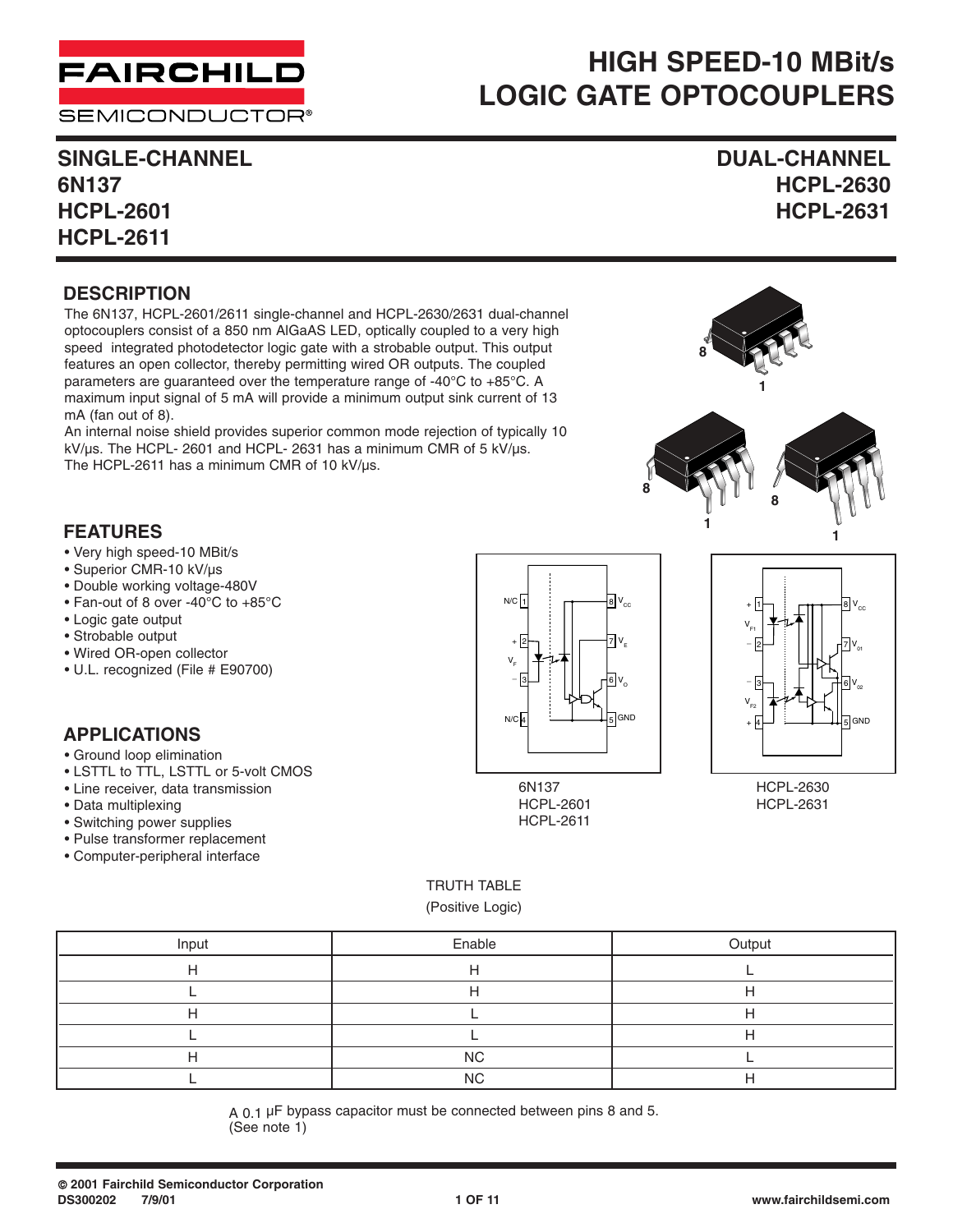

**SEMICONDUCTOR®** 

## **SINGLE-CHANNEL DUAL-CHANNEL HCPL-2601 HCPL-2631 HCPL-2611**

**6N137 HCPL-2630**

| ABSOLUTE MAXIMUM RATINGS (No derating required up to 85°C)                           |                                               |                                |                 |                   |  |
|--------------------------------------------------------------------------------------|-----------------------------------------------|--------------------------------|-----------------|-------------------|--|
| <b>Parameter</b>                                                                     |                                               | <b>Symbol</b>                  | <b>Value</b>    | <b>Units</b>      |  |
| Storage Temperature                                                                  |                                               | T <sub>STG</sub>               | $-55$ to $+125$ | $\rm ^{\circ}C$   |  |
| <b>Operating Temperature</b>                                                         |                                               | <b>T</b> <sub>OPR</sub>        | $-40$ to $+85$  | $^{\circ}C$       |  |
| Lead Solder Temperature                                                              |                                               | $T_{SOL}$                      | 260 for 10 sec  | $^{\circ}{\rm C}$ |  |
| <b>EMITTER</b><br>DC/Average Forward<br>Input Current                                | Single channel<br>Dual channel (Each channel) | ΙF                             | 50<br>30        | mA                |  |
| Single channel<br>Enable Input Voltage<br>Not to exceed $V_{CC}$ by more than 500 mV |                                               | $V_{E}$                        | 5.5             | V                 |  |
| Reverse Input Voltage                                                                | Each channel                                  | $V_R$                          | 5.0             | $\vee$            |  |
| Power Dissipation<br>Single channel                                                  |                                               |                                | 100             | mW                |  |
|                                                                                      | Dual channel (Each channel)                   | $P_1$                          | 45              |                   |  |
| <b>DETECTOR</b><br>Supply Voltage                                                    |                                               | $V_{\rm CC}$<br>(1 minute max) | 7.0             | V                 |  |
| <b>Output Current</b>                                                                | Single channel                                |                                | 50              | mA                |  |
|                                                                                      | Dual channel (Each channel)                   | $I_{\bigcirc}$                 | 50              |                   |  |
| Output Voltage                                                                       | Each channel                                  | $V_{\rm O}$                    | 7.0             | $\vee$            |  |
| <b>Collector Output</b>                                                              | Single channel                                | 85                             |                 | mW                |  |
| Power Dissipation                                                                    | Dual channel (Each channel)                   | $P_{O}$                        | 60              |                   |  |

| <b>RECOMMENDED OPERATING CONDITIONS</b> |                                             |        |              |             |  |  |  |  |
|-----------------------------------------|---------------------------------------------|--------|--------------|-------------|--|--|--|--|
| <b>Parameter</b>                        | Min<br><b>Units</b><br>Symbol<br><b>Max</b> |        |              |             |  |  |  |  |
| Input Current, Low Level                | 'FL                                         | 0      | 250          | μA          |  |  |  |  |
| Input Current, High Level               | <sup>I</sup> FH                             | $*6.3$ | 15           | mA          |  |  |  |  |
| Supply Voltage, Output                  | $V_{CC}$                                    | 4.5    | 5.5          |             |  |  |  |  |
| Enable Voltage, Low Level               | $V_{EL}$                                    | 0      | 0.8          |             |  |  |  |  |
| Enable Voltage, High Level              | V <sub>EH</sub>                             | 2.0    | $V_{\rm CC}$ |             |  |  |  |  |
| Low Level Supply Current                | $T_A$                                       | $-40$  | $+85$        | $^{\circ}C$ |  |  |  |  |
| Fan Out (TTL load)                      | N                                           |        | 8            |             |  |  |  |  |

\* 6.3 mA is a guard banded value which allows for at least 20 % CTR degradation. Initial input current threshold value is 5.0 mA or less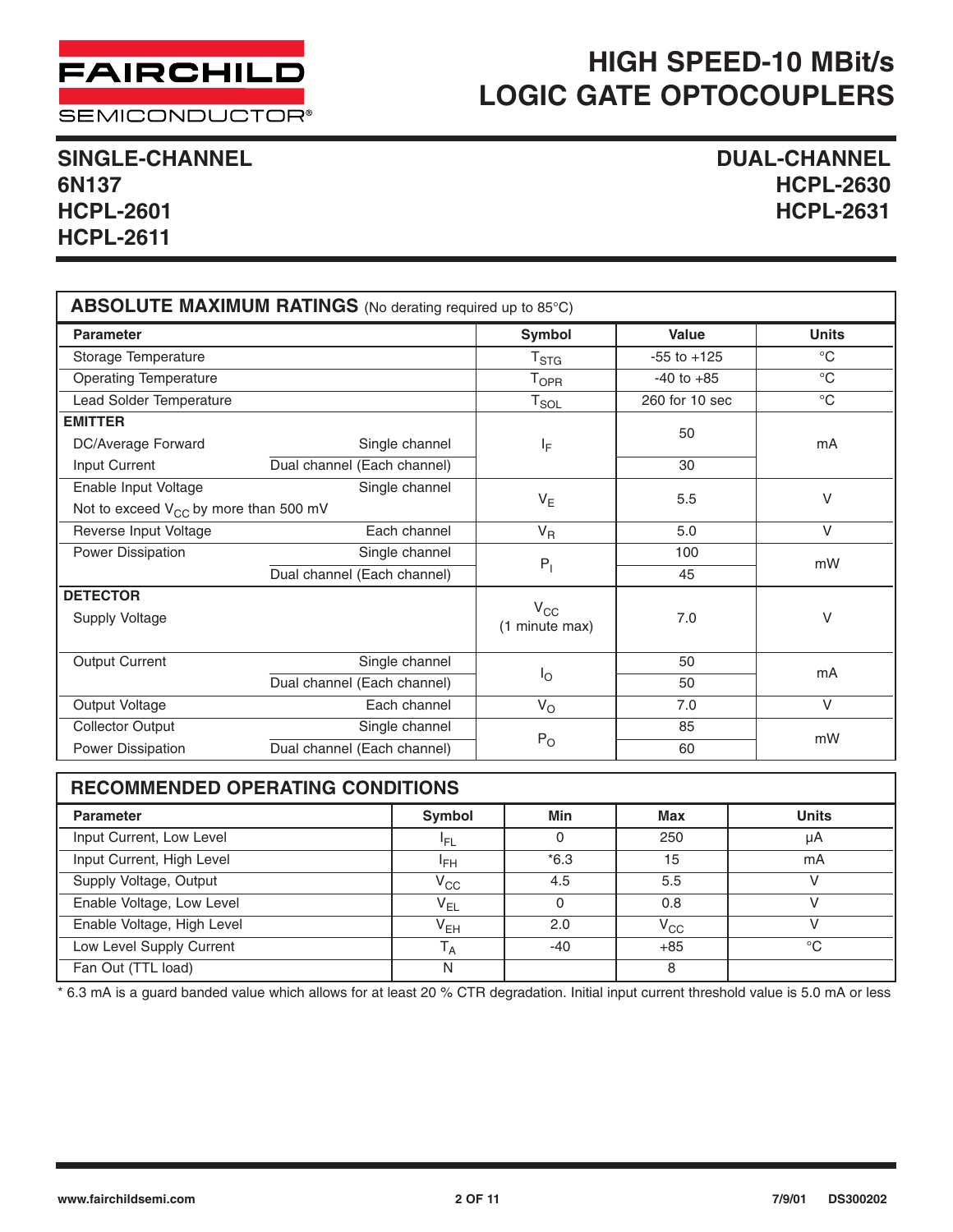

SEMICONDUCTOR®

# **SINGLE-CHANNEL DUAL-CHANNEL HCPL-2601 HCPL-2631 HCPL-2611**

# **6N137 HCPL-2630**

| <b>ELECTRICAL CHARACTERISTICS</b> ( $T_A = -40^{\circ}C$ to $+85^{\circ}C$ Unless otherwise specified.) |                |                                          |                         |     |        |        |                     |
|---------------------------------------------------------------------------------------------------------|----------------|------------------------------------------|-------------------------|-----|--------|--------|---------------------|
| <b>INDIVIDUAL COMPONENT CHARACTERISTICS</b>                                                             |                |                                          |                         |     |        |        |                     |
| <b>Parameter</b>                                                                                        |                | <b>Test Conditions</b>                   | <b>Symbol</b>           | Min | Typ**  | Max    | <b>Unit</b>         |
| <b>EMITTER</b>                                                                                          |                | $(I_F = 10 \text{ mA})$                  |                         |     |        | 1.8    |                     |
| Input Forward Voltage                                                                                   |                | $T_A = 25^{\circ}C$                      | VF                      |     | 1.4    | 1.75   | $\vee$              |
| Input Reverse Breakdown Voltage                                                                         |                | $(IR = 10 \mu A)$                        | $B_{VR}$                | 5.0 |        |        | $\vee$              |
| Input Capacitance                                                                                       |                | $(V_F = 0, f = 1 MHz)$                   | $C_{IN}$                |     | 60     |        | pF                  |
| Input Diode Temperature Coefficient                                                                     |                | $(I_F = 10 \text{ mA})$                  | $\Delta V_F/\Delta T_A$ |     | $-1.4$ |        | $mV$ <sup>o</sup> C |
| <b>DETECTOR</b>                                                                                         |                |                                          |                         |     |        |        |                     |
| High Level Supply Current                                                                               | Single Channel | $(V_{CC} = 5.5 V, I_F = 0 mA)$           | ICCH                    |     | 7      | 10     | mA                  |
|                                                                                                         | Dual Channel   | $(V_E = 0.5 V)$                          |                         |     | 10     | 15     |                     |
| Low Level Supply Current                                                                                | Single Channel | $(V_{CC} = 5.5 V, I_F = 10 mA)$          |                         |     | 9      | 13     |                     |
|                                                                                                         | Dual Channel   | $(V_F = 0.5 V)$                          | <b>ICCL</b>             |     | 14     | 21     | mA                  |
| Low Level Enable Current                                                                                |                | $(V_{CC} = 5.5 V, V_E = 0.5 V)$          | ler.                    |     | $-0.8$ | $-1.6$ | mA                  |
| High Level Enable Current                                                                               |                | $(V_{CC} = 5.5 V, V_E = 2.0 V)$          | IЕH                     |     | $-0.6$ | $-1.6$ | mA                  |
| High Level Enable Voltage                                                                               |                | $(V_{CC} = 5.5 V, I_F = 10 mA)$          | $V_{EH}$                | 2.0 |        |        | $\vee$              |
| Low Level Enable Voltage                                                                                |                | $(V_{CC} = 5.5 V, I_F = 10 mA)$ (Note 3) | $V_{EL}$                |     |        | 0.8    | $\vee$              |

| <b>SWITCHING CHARACTERISTICS</b> ( $T_A = -40^{\circ}C$ to $+85^{\circ}C$ , $V_{CC} = 5$ V, $I_F = 7.5$ mA Unless otherwise specified.) |                                                                                                                                                                                                                          |                                 |        |                  |            |           |
|-----------------------------------------------------------------------------------------------------------------------------------------|--------------------------------------------------------------------------------------------------------------------------------------------------------------------------------------------------------------------------|---------------------------------|--------|------------------|------------|-----------|
| <b>AC Characteristics</b>                                                                                                               | <b>Test Conditions</b>                                                                                                                                                                                                   | Symbol                          | Min    | Typ**            | <b>Max</b> | Unit      |
| Propagation Delay Time                                                                                                                  | (Note 4) $(T_A = 25^{\circ}C)$                                                                                                                                                                                           |                                 | 20     | 45               | 75         |           |
| to Output High Level                                                                                                                    | $(R_L = 350 \Omega, C_L = 15 \text{ pF})$ (Fig. 12)                                                                                                                                                                      | T <sub>PLH</sub>                |        |                  | 100        | ns        |
| Propagation Delay Time                                                                                                                  | (Note 5) $(T_A = 25^{\circ}C)$                                                                                                                                                                                           |                                 | 25     | 45               | 75         |           |
| to Output Low Level                                                                                                                     | $(R_L = 350 \Omega, C_L = 15 \overline{pF}$ (Fig. 12)                                                                                                                                                                    | T <sub>PHL</sub>                |        |                  | 100        | ns        |
| <b>Pulse Width Distortion</b>                                                                                                           | $(R_L = 350 \Omega, C_L = 15 \text{ pF})$ (Fig. 12)                                                                                                                                                                      | $ T_{\sf PHL}$ - $T_{\sf PLH} $ |        | 3                | 35         | ns        |
| Output Rise Time (10-90%)                                                                                                               | $(R_1 = 350 \Omega, C_L = 15 pF)$<br>(Note 6) (Fig. 12)                                                                                                                                                                  | t <sub>r</sub>                  |        | 50               |            | ns        |
| Output Fall Time (90-10%)                                                                                                               | $(R_L = 350 \Omega, C_L = 15 \text{ pF})$<br>(Note 7) (Fig. 12)                                                                                                                                                          | $t_{\rm f}$                     |        | 12               |            | ns        |
|                                                                                                                                         | Enable Propagation Delay Time $(I_F = 7.5 \text{ mA}, V_{EH} = 3.5 \text{ V})$<br>to Output High Level $(R_L = 350 \Omega, C_L = 15 pF)$ (Note 8) (Fig. 13)                                                              | <sup>t</sup> ELH                |        | 20               |            | ns        |
|                                                                                                                                         | Enable Propagation Delay Time $(I_F = 7.5 \text{ mA}, V_{EH} = 3.5 \text{ V})$<br>to Output Low Level $(R_L = 350 \Omega, C_L = 15 pF)$ (Note 9) (Fig. 13)                                                               | <sup>t</sup> EHL                |        | 20               |            | ns        |
| (at Output High Level)                                                                                                                  | Common Mode Transient Immunity $(T_A = 25^{\circ}C)$ $ V_{CM}  = 50 V$ , (Peak)<br>$(I_F = 0 \text{ mA}, V_{OH} (Min.) = 2.0 V)$<br>6N137, HCPL-2630 $(R_L = 350 \Omega)$ (Note 10)<br>HCPL-2601, HCPL-2631<br>(Fig. 14) | $ CM_H $                        | 5000   | 10.000<br>10,000 |            | $V/\mu s$ |
|                                                                                                                                         | $ V_{CM}  = 400 V$<br>HCPL-2611 and the state of the state of the state of the state of the state of the state of the state of the s                                                                                     |                                 | 10.000 | 15,000           |            |           |
| Common Mode                                                                                                                             | $(R_L = 350 \Omega)$ ( $I_F = 7.5$ mA, $V_{OL}$ (Max.) = 0.8 V)<br>6N137, HCPL-2630 $ V_{CM}  = 50$ V (Peak)                                                                                                             |                                 |        | 10,000           |            |           |
| (at Output Low Level)                                                                                                                   | Transient Immunity HCPL-2601, HCPL-2631 $(T_A = 25^{\circ}C)$<br>(Note 11) (Fig. 14)                                                                                                                                     | $ CM_L $                        | 5000   | 10,000           |            | $V/\mu s$ |
|                                                                                                                                         | HCPL-2611 (T <sub>A</sub> = 25°C) $ V_{CM}  = 400 V$                                                                                                                                                                     |                                 | 10,000 | 15,000           |            |           |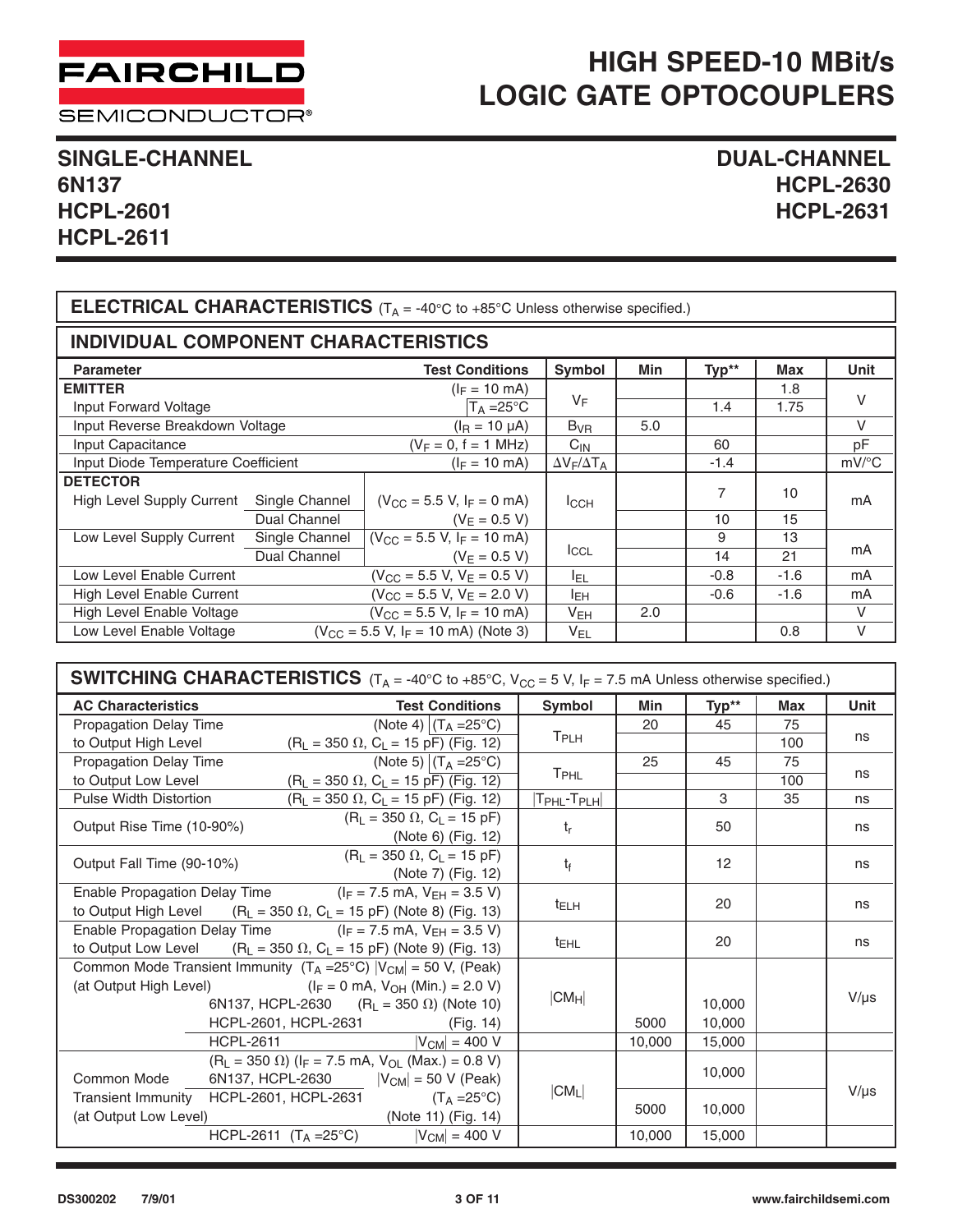**SEMICONDUCTOR®** 

#### **SINGLE-CHANNEL DUAL-CHANNEL 6N137 HCPL-2630 HCPL-2601 HCPL-2631 HCPL-2611**

| <b>TRANSFER CHARACTERISTICS</b> $(T_A = -40^{\circ}C \text{ to } +85^{\circ}C$ Unless otherwise specified.) |                                           |                 |     |       |     |      |
|-------------------------------------------------------------------------------------------------------------|-------------------------------------------|-----------------|-----|-------|-----|------|
| <b>DC Characteristics</b>                                                                                   | <b>Test Conditions</b>                    | Symbol          | Min | Typ** | Max | Unit |
| High Level Output Current                                                                                   | $(V_{CC} = 5.5 V, V_{O} = 5.5 V)$         |                 |     |       | 100 | μA   |
|                                                                                                             | $(I_F = 250 \mu A, V_F = 2.0 V)$ (Note 2) | $I_{OH}$        |     |       |     |      |
| Low Level Output Current                                                                                    | $(V_{CC} = 5.5 V, I_F = 5 mA)$            |                 |     | .35   | 0.6 | V    |
|                                                                                                             | $(V_F = 2.0 V, I_{Cl} = 13 mA)$ (Note 2)  | $V_{OL}$        |     |       |     |      |
| Input Threshold Current                                                                                     | $(V_{CC} = 5.5 V, V_{O} = 0.6 V,$         |                 |     | 3     | 5   | mA   |
|                                                                                                             | $V_F = 2.0 V, I_{OL} = 13 mA$             | <sup>I</sup> FT |     |       |     |      |

| <b>ISOLATION CHARACTERISTICS</b> $(T_A = -40^{\circ}C$ to $+85^{\circ}C$ Unless otherwise specified.) |                                  |                  |      |           |            |                        |
|-------------------------------------------------------------------------------------------------------|----------------------------------|------------------|------|-----------|------------|------------------------|
| <b>Characteristics</b>                                                                                | <b>Test Conditions</b>           | Symbol           | Min  | Typ**     | <b>Max</b> | <b>Unit</b>            |
| Input-Output                                                                                          | (Relative humidity = $45\%$ )    |                  |      |           |            |                        |
| Insulation Leakage Current                                                                            | $(T_A = 25^{\circ}C, t = 5 s)$   |                  |      |           | $1.0*$     |                        |
|                                                                                                       | $(V_{1-Q} = 3000 \text{ VDC})$   | $I_{\text{LO}}$  |      |           |            | μA                     |
|                                                                                                       | (Note 12)                        |                  |      |           |            |                        |
| Withstand Insulation Test Voltage                                                                     | $(HH < 50\%, T_A = 25^{\circ}C)$ |                  | 2500 |           |            |                        |
|                                                                                                       | (Note 12) ( $t = 1$ min.)        | V <sub>ISO</sub> |      |           |            | <b>V<sub>RMS</sub></b> |
| Resistance (Input to Output)                                                                          | $(V_{1-O} = 500 V)$ (Note 12)    | $RI-O$           |      | $10^{12}$ |            | $\Omega$               |
| Capacitance (Input to Output)                                                                         | $(f = 1 MHz)$ (Note 12)          | $CI-O$           |      | 0.6       |            | рF                     |

\*\* All typical values are at  $V_{CC} = 5$  V,  $T_A = 25^{\circ}C$ 

#### **NOTES**

- 1. The V<sub>CC</sub> supply to each optoisolator must be bypassed by a 0.1 $\mu$ F capacitor or larger. This can be either a ceramic or solid tantalum capacitor with good high frequency characteristic and should be connected as close as possible to the package  $V_{CC}$  and GND pins of each device.
- 2. Each channel.
- 3. Enable Input No pull up resistor required as the device has an internal pull up resistor.
- 4.  $t<sub>PIH</sub>$  Propagation delay is measured from the 3.75 mA level on the HIGH to LOW transition of the input current pulse to the 1.5 V level on the LOW to HIGH transition of the output voltage pulse.
- 5. t<sub>PHI</sub>-Propagation delay is measured from the 3.75 mA level on the LOW to HIGH transition of the input current pulse to the 1.5 V level on the HIGH to LOW transition of the output voltage pulse.
- 6. t<sub>r</sub> Rise time is measured from the 90% to the 10% levels on the LOW to HIGH transition of the output pulse.
- 7.  $t_f$  Fall time is measured from the 10% to the 90% levels on the HIGH to LOW transition of the output pulse.
- 8.  $t_{F<sub>H</sub>}$  Enable input propagation delay is measured from the 1.5 V level on the HIGH to LOW transition of the input voltage pulse to the 1.5 V level on the LOW to HIGH transition of the output voltage pulse.
- 9.  $t_{FHI}$  Enable input propagation delay is measured from the 1.5 V level on the LOW to HIGH transition of the input voltage pulse to the 1.5 V level on the HIGH to LOW transition of the output voltage pulse.
- 10. CM<sub>H</sub> The maximum tolerable rate of rise of the common mode voltage to ensure the output will remain in the high state (i.e.,  $V_{\text{OUT}} > 2.0$  V). Measured in volts per microsecond (V/µs).
- 11. CM<sub>I</sub> The maximum tolerable rate of rise of the common mode voltage to ensure the output will remain in the low output state (i.e.,  $V_{OUT}$  < 0.8 V). Measured in volts per microsecond (V/ $\mu$ s).
- 12. Device considered a two-terminal device: Pins 1,2,3 and 4 shorted together, and Pins 5,6,7 and 8 shorted together.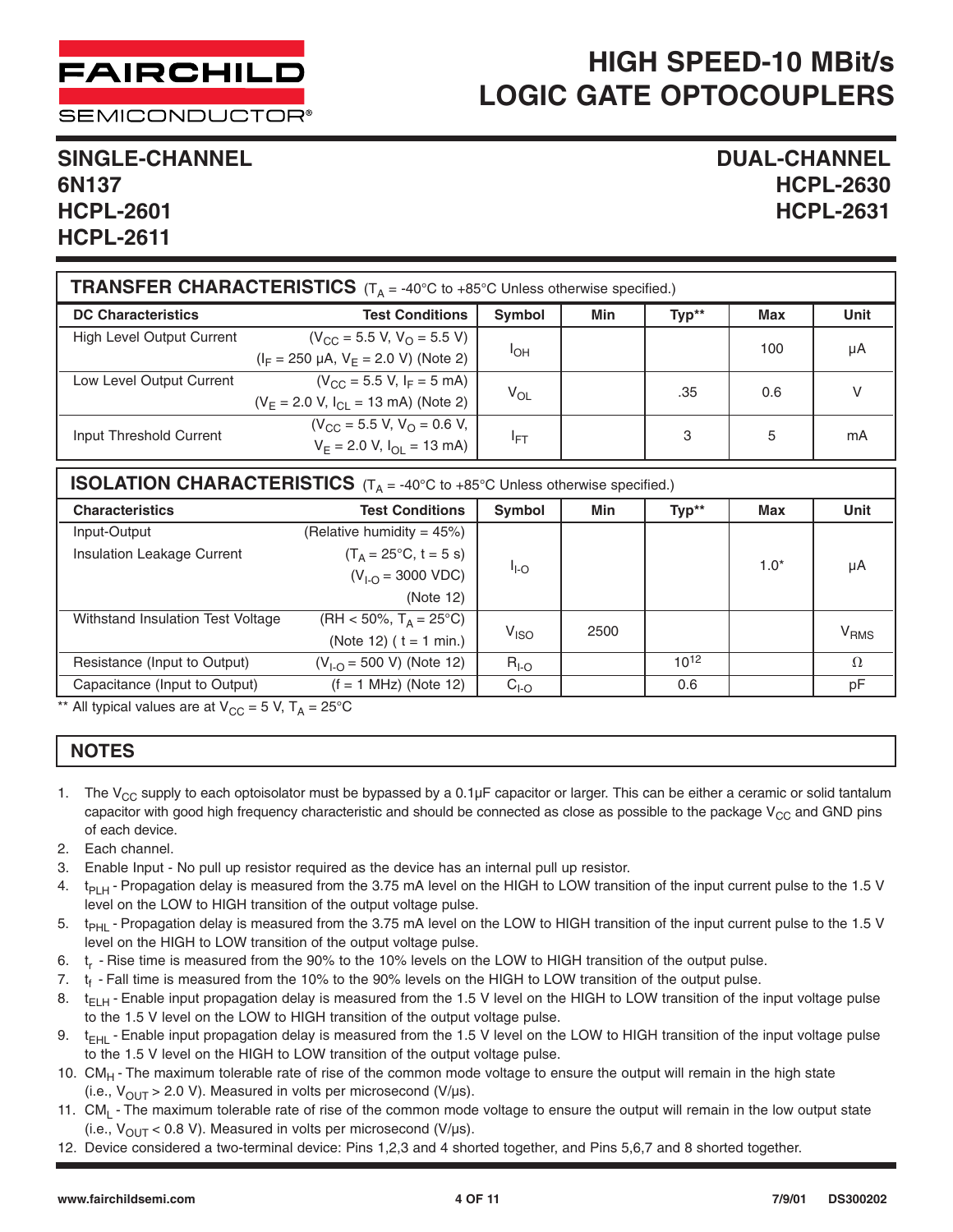**SEMICONDUCTOR®** 

### **SINGLE-CHANNEL DUAL-CHANNEL 6N137 HCPL-2630 HCPL-2601 HCPL-2631 HCPL-2611**

#### **TYPICAL PERFORMANCE CURVES**



















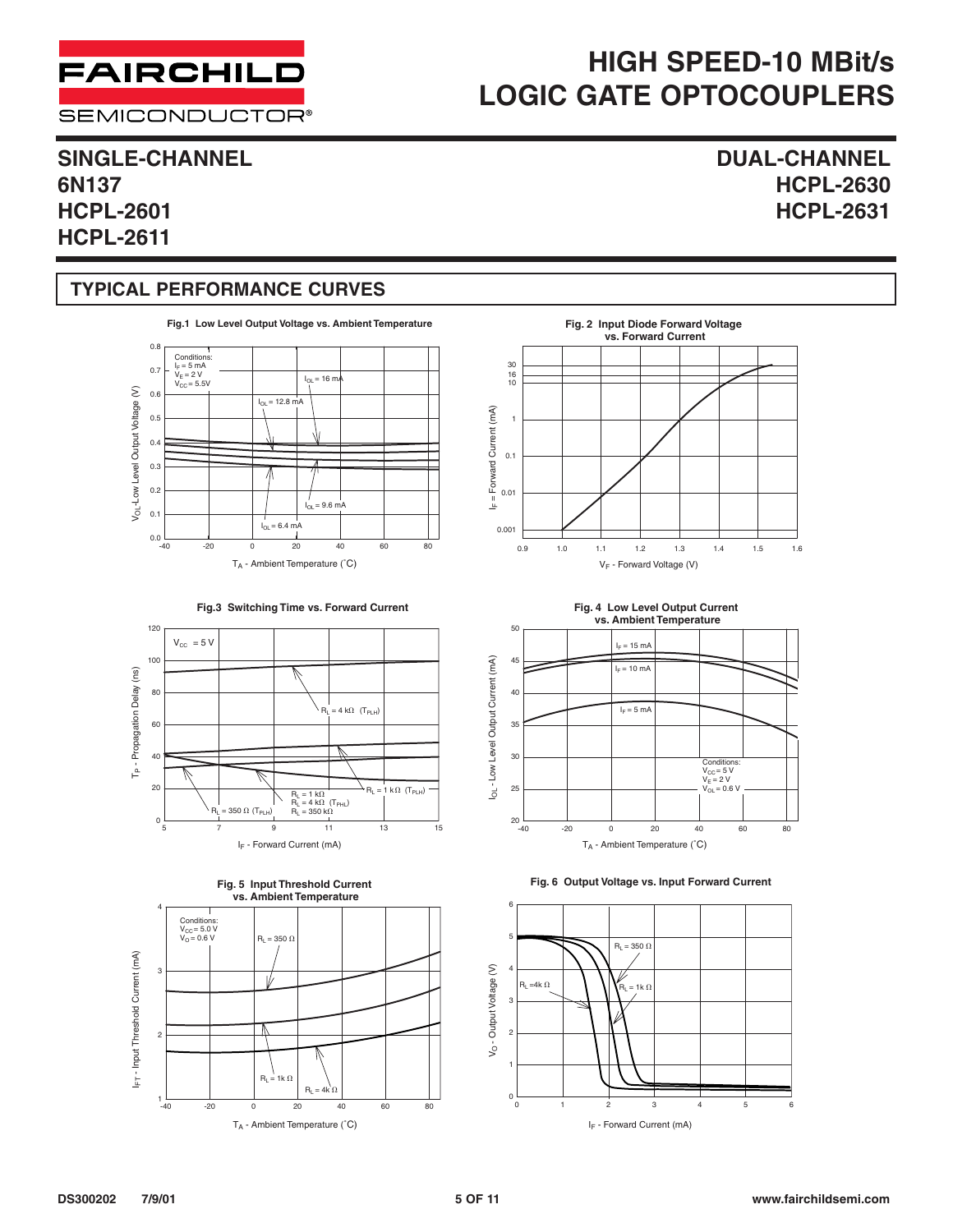

### **SINGLE-CHANNEL DUAL-CHANNEL 6N137 HCPL-2630 HCPL-2601 HCPL-2631**

**HCPL-2611**

#### **Fig. 7 Pulse Width Distortion vs. Temperature**











**Fig. 10 Switching Time vs. Temperature**







TA-Temperature (˚C)

#### **Fig. 11 High Level Output Current vs. Temperature**

TP-Propagation Delay (ns)

100

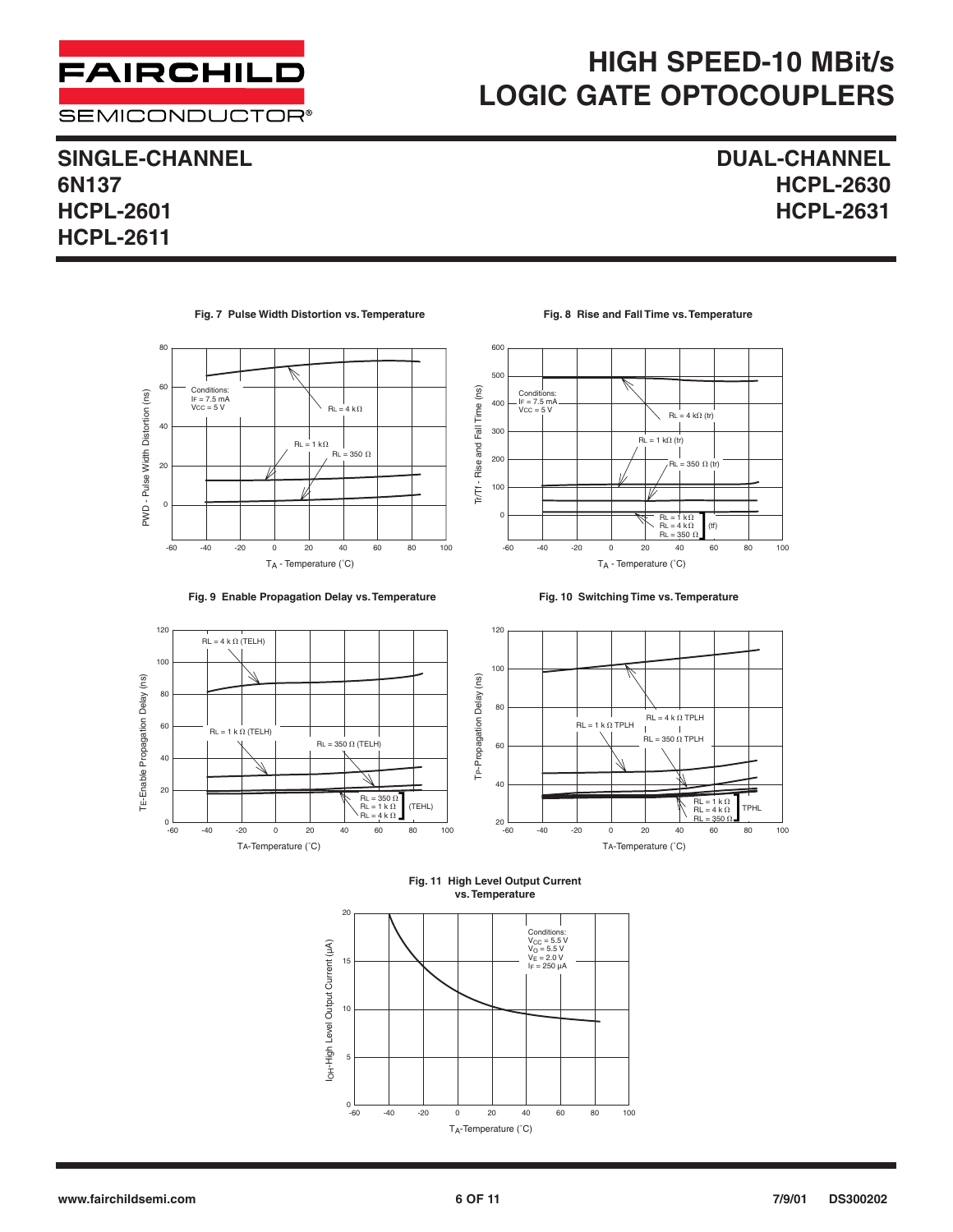

**SINGLE-CHANNEL DUAL-CHANNEL 6N137 HCPL-2630 HCPL-2601 HCPL-2631 HCPL-2611**



Fig. 12 Test Circuit and Waveforms for t<sub>PLH</sub>, t<sub>PHL,</sub> t<sub>r</sub> and t<sub>f</sub>.



**Fig. 13 Test Circuit t<sub>EHL</sub> and t<sub>ELH</sub>.**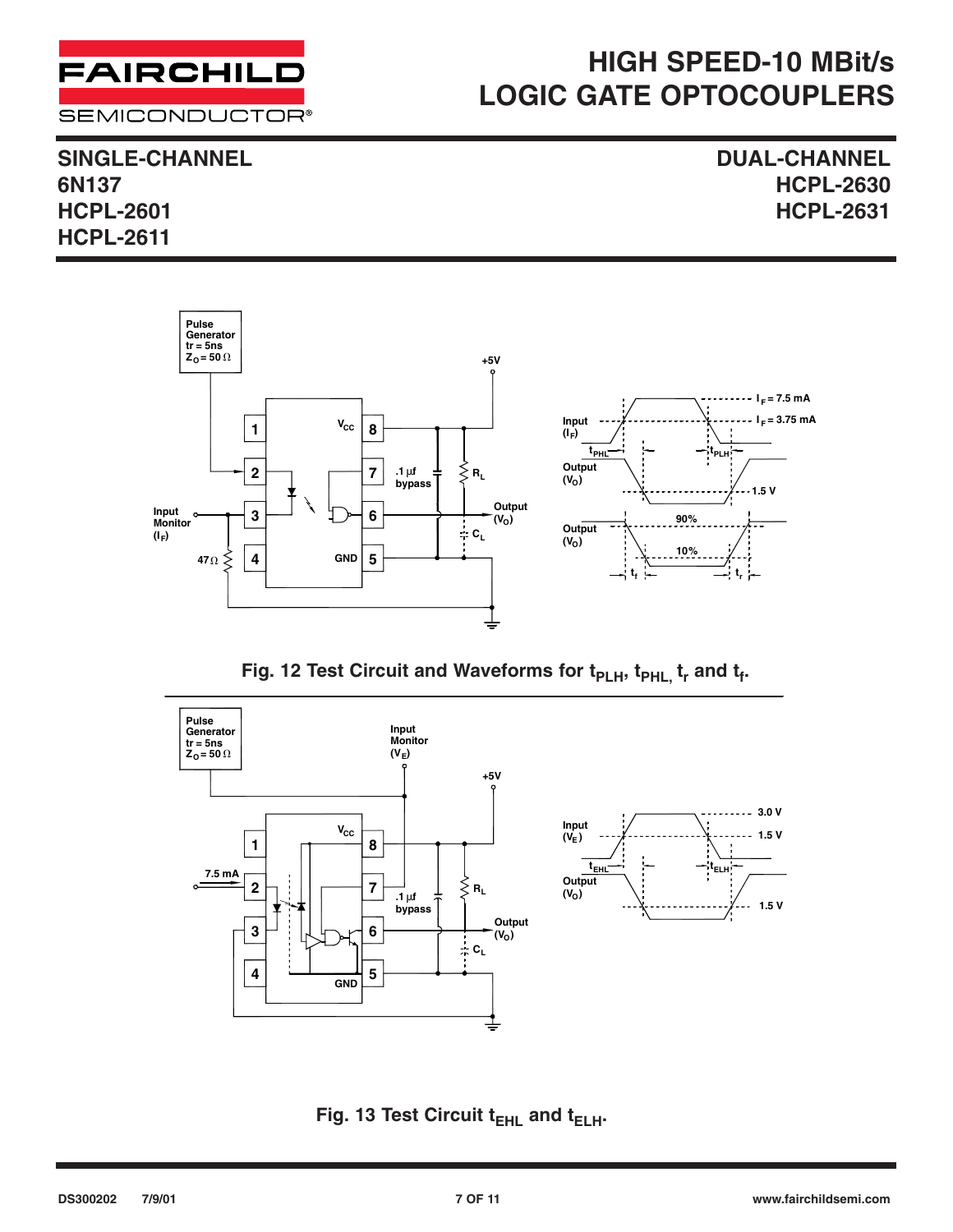

**SEMICONDUCTOR®** 

**SINGLE-CHANNEL DUAL-CHANNEL HCPL-2601 HCPL-2631 HCPL-2611**

**6N137 HCPL-2630**



#### **Fig. 14 Test Circuit Common Mode Transient Immunity**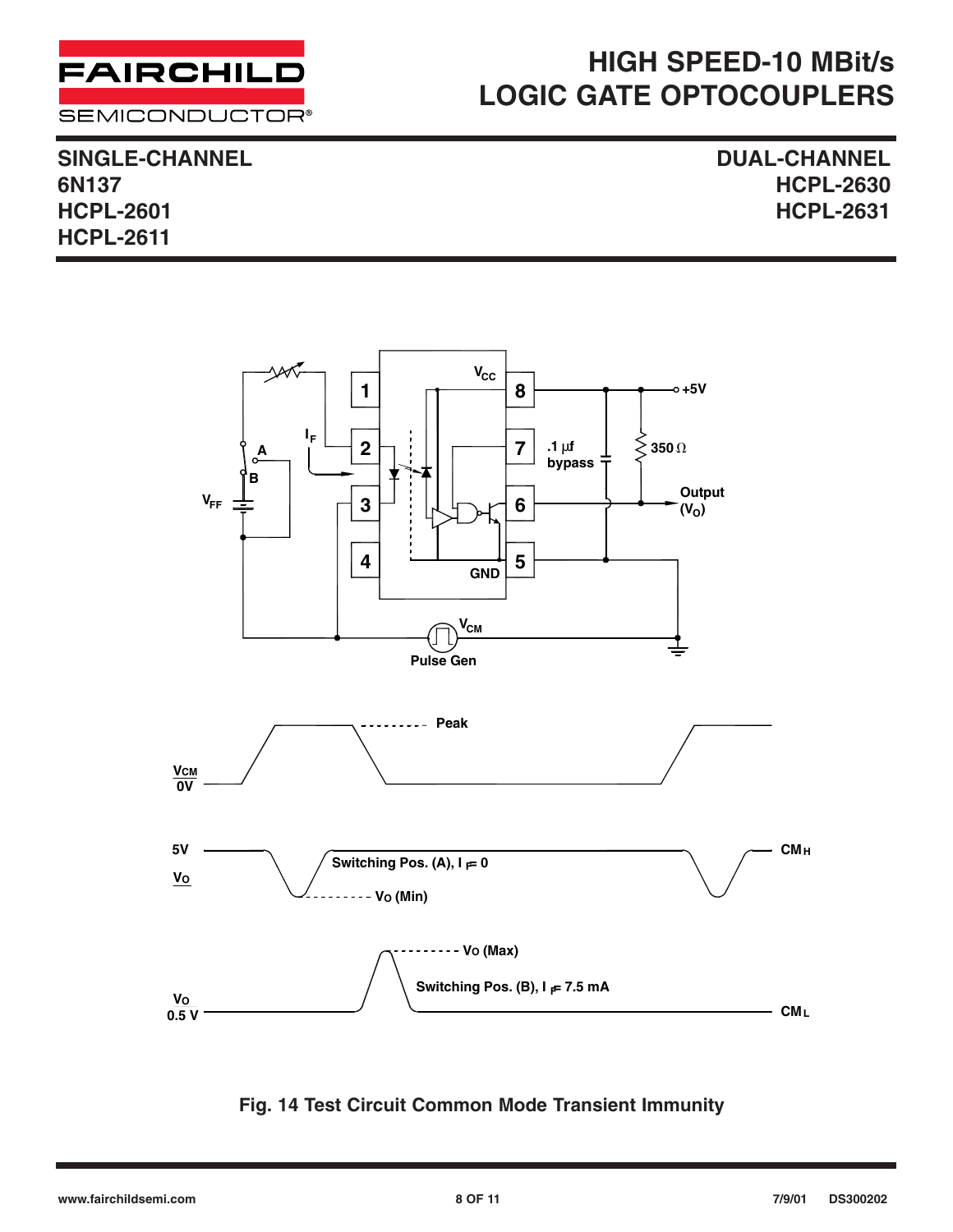

**SEMICONDUCTOR®** 

**SINGLE-CHANNEL DUAL-CHANNEL 6N137 HCPL-2630 HCPL-2601 HCPL-2631 HCPL-2611**







#### **NOTE**

All dimensions are in inches (millimeters)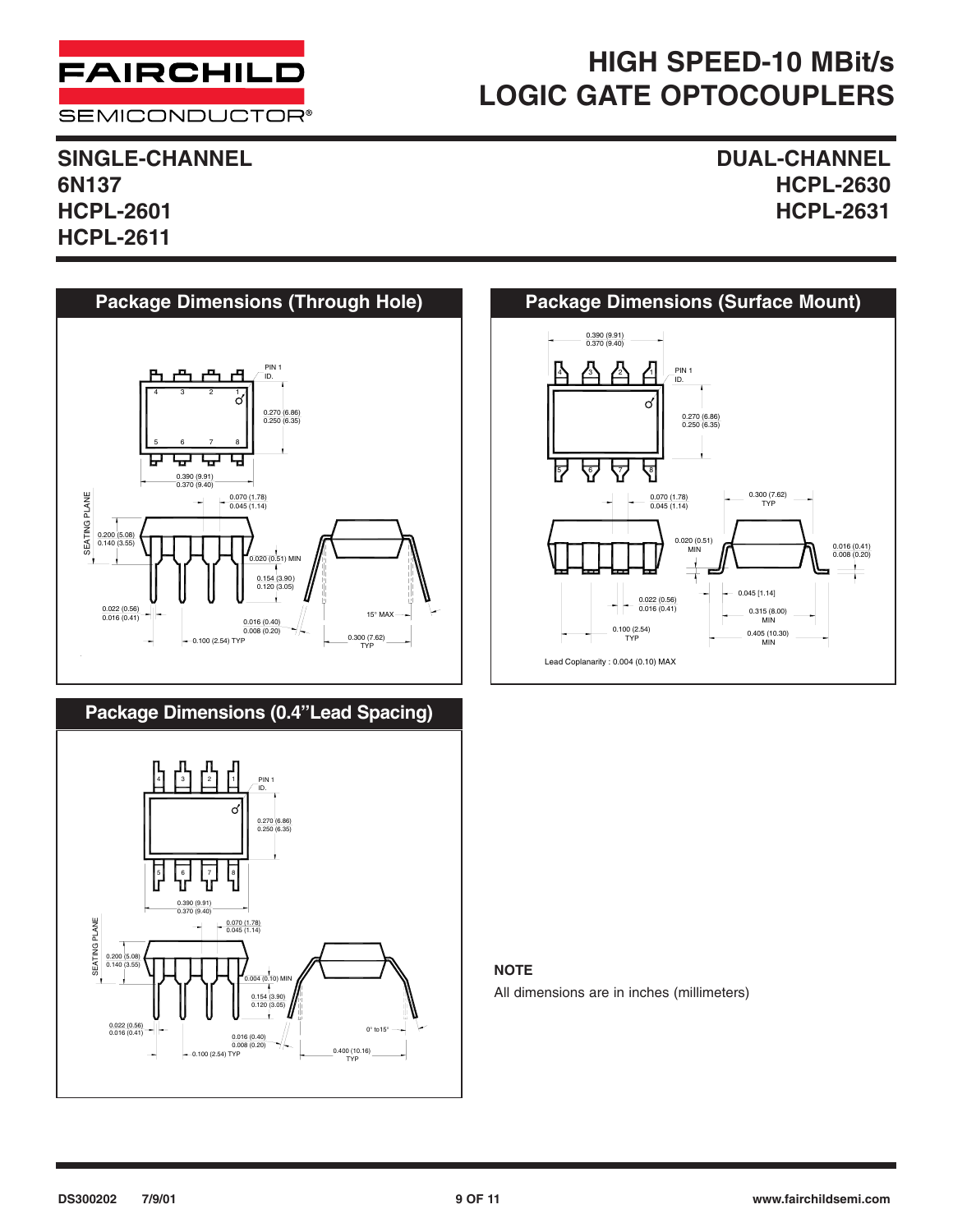

#### **SEMICONDUCTOR®**

# **HIGH SPEED-10 MBit/s LOGIC GATE OPTOCOUPLERS**

#### **SINGLE-CHANNEL DUAL-CHANNEL 6N137 HCPL-2630 HCPL-2601 HCPL-2631 HCPL-2611**

#### **ORDERING INFORMATION**

| <b>Option</b> | Order<br><b>Entry</b><br><b>Identifier</b> | <b>Description</b>           |
|---------------|--------------------------------------------|------------------------------|
| S             | .S                                         | Surface Mount Lead Bend      |
| <b>SD</b>     | .SD                                        | Surface Mount; Tape and reel |
| W             | .W                                         | 0.4" Lead Spacing            |